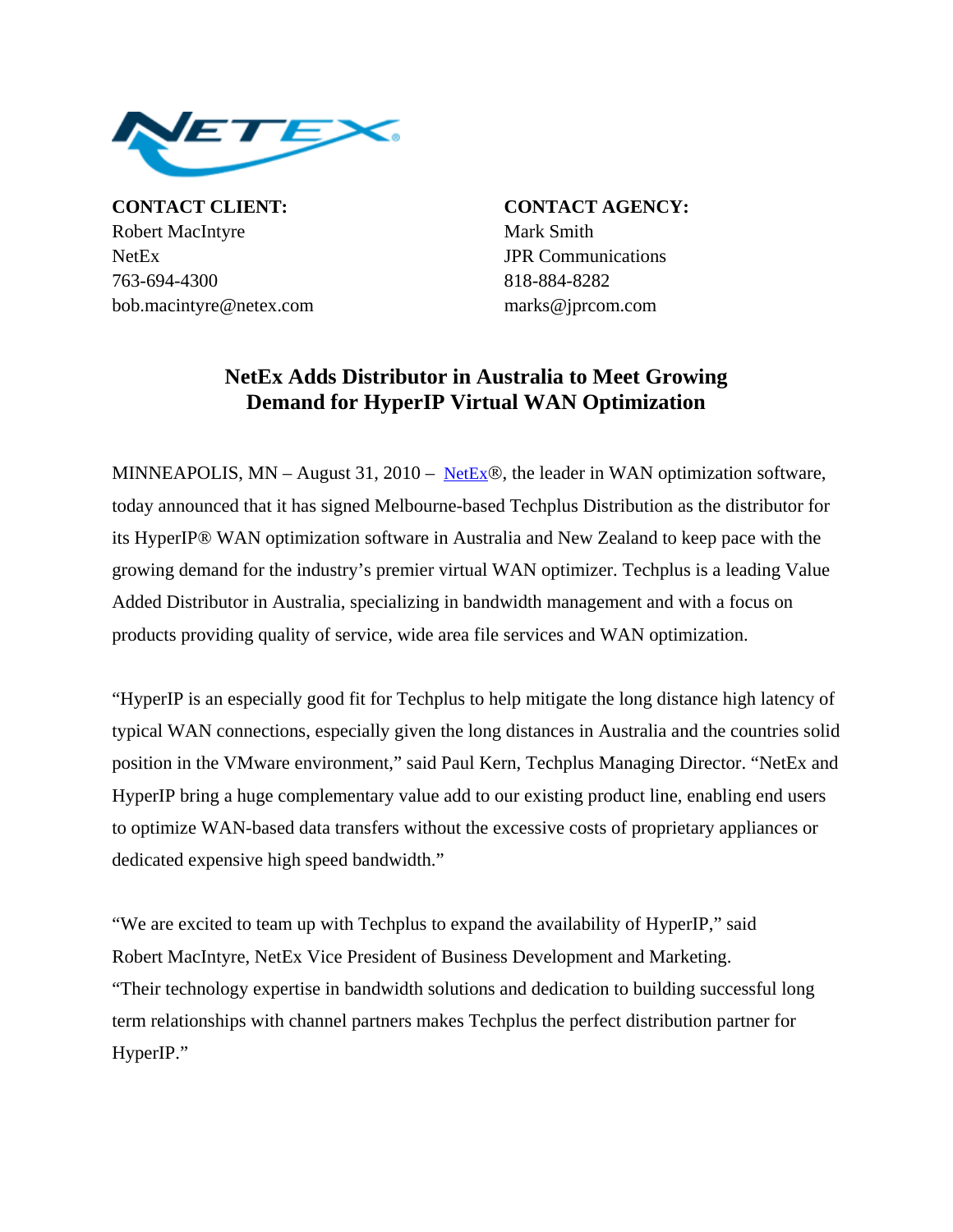HyperIP enables Techplus to deliver the industry's top WAN optimization software for its reseller partners targeting virtualized environments. HyperIP can be rapidly deployed as a Virtual Appliance on commodity hardware and has been validated in independent testing to accelerate VMware VMotion WAN transfers by a factor of 10 and Microsoft Hyper-V Live Migration by up to 16x.

NetEx's award-winning HyperIP is a software-only, VMware Ready WAN optimization solution, ideal for moving large data sets across WANs securely, swiftly and seamlessly. Patentpending technology accelerates and optimizes industry-leading data replication and file transfer applications by aggregating multiple data replication applications over a shared connection while mitigating the inherent network latency and network disruption for long-distance remote TCP data transmissions. HyperIP supports long-distance data transfers at up to 800 Mb/s, the highest performance of any WAN optimization solution on the market, and up to 100 percent faster than competitive products. Transfer speed is optimized for the full range of data management applications, including backup & remote replication and business continuance/disaster recovery (BC/DR). NetEx offers HyperIP for cloud infrastructures as a software-only configuration, enabling customers to quickly deploy the acceleration software into their existing VMware infrastructures. HyperIP carries VMware Ready status and will soon be deployed as a virtual appliance for Microsoft Hyper-V environments. NetEx leads the industry in supporting the top backup, DR and replication applications from companies such as DataCore, EMC, FalconStor, HP/Lefthand, IBM, NetApp, VEEAM, and many more. A complete list the BC/DR solutions supported by HyperIP is available at: [http://www.netex.com/products/hyperip/supported-applications.](http://www.netex.com/products/hyperip/supported-applications)

## **About NetEx**

Formed in 1999 as a spin-off of Storage Technology Corporation (StorageTek®), privately-held NetEx is providing the world's fastest WAN optimization software in the industry, along with guaranteed data delivery, for over 20 years to more than 100 of the world's largest and most sophisticated organizations, including some of the most prestigious providers of financial, transportation and telecommunications services and government entities. Customers include BP, Telstra, NTT, Verizon, Qwest, Royal Bank of Scotland Group, Lloyds TSB, NDC Health, IRS, American, United Airlines and Kellogg. As a VMware Technology Alliance Partner, NetEx's